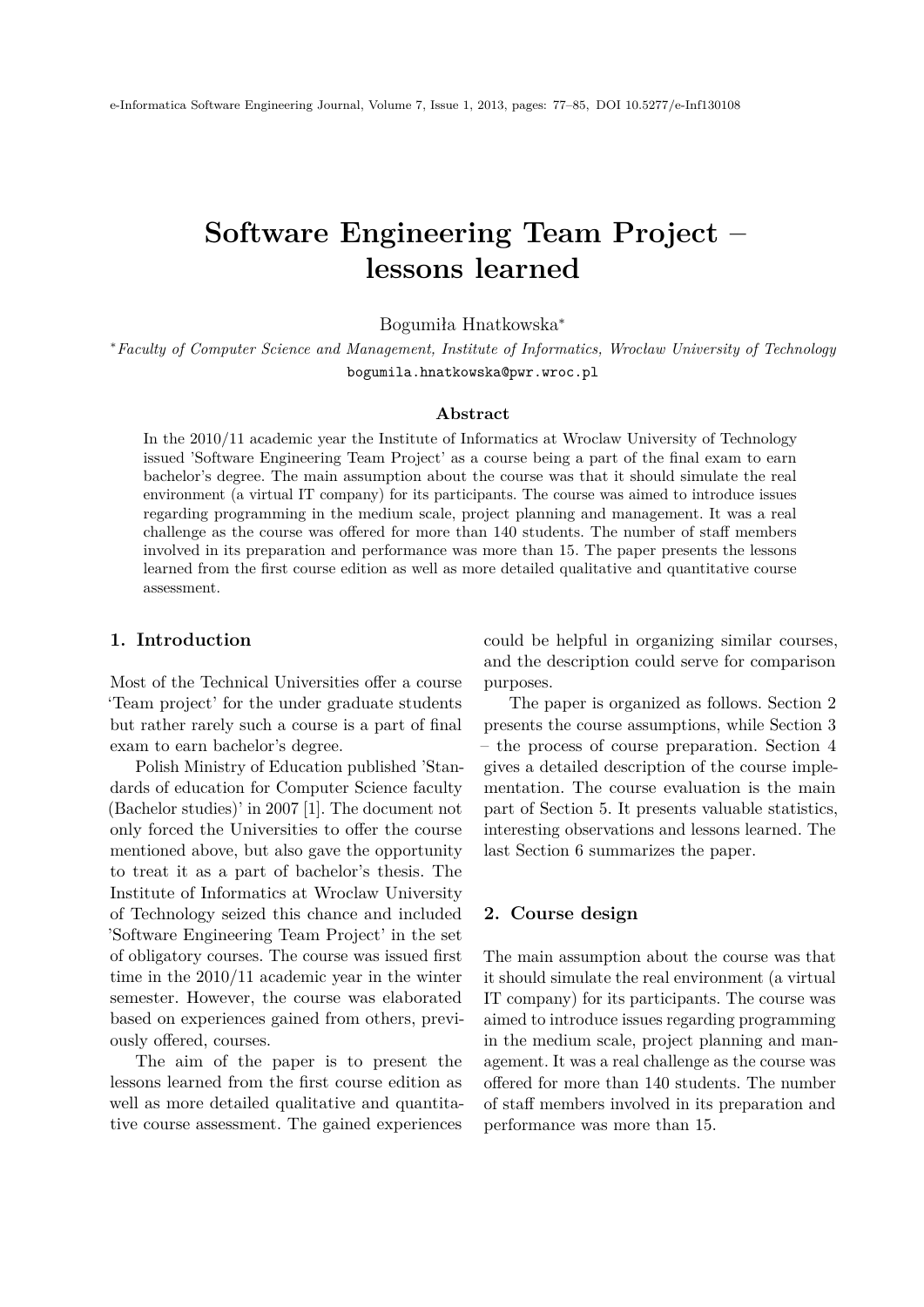The aim of the course was to develop something useful for a customer (usually a software product), and possibly to deploy it in a target environment. The course was thought as a final checking of the effects of previously offered courses, as it demanded the broad knowledge of software engineering.

According to [\[2\]](#page-7-1) the Software Engineering Team Project was placed at the 3rd level of maturity:

*Defined. Class projects are undertaken based on a defined, documented, and standardized process. The instructor relies on an established process which serves as a foundation for further process improvement. Course practices can be consistently implemented, regardless of the presence or absence of certain key instructors.*

We have also implemented some practices from the 4rd maturity level [\[2\]](#page-7-1):

*Quantitative Managed. Course projects are quantitatively measured using statistical methods. Measurements on student projects are gathered and analyzed for further improvement.*

The course schedule was planned for only 10 weeks of very intensive work. A student was given 15 ECTS points for the course, what was translated into 40 hours per week of work for each course participant (9 hours at the Institute, and 31 hours for the private study). No other forms than project were involved in the course. Course design was prepared and is further presented according to the suggestions given in [\[3\]](#page-7-2). The description considers following issues:

- team formation,
- team supervision,
- problem statement and assignment,
- team communications,
- team assessment,
- development process.

# **2.1. Team formation**

There are two possibilities for team formation [\[3\]](#page-7-2):

- 1. students create teams by themselves,
- 2. students are assigned to the teams.

We followed the first scenario, as it was easier from managerial point of view. The students were expected to organize themselves into four people teams (exceptionally, 3 or 5 people were allowed). The team was organized based on student's previous experiences. The general assumption was that the team is self-organizing with inter-changeable roles.

#### **2.2. Team supervision**

To simulate the reality, students should have a considerable amount of freedom. On the other hand, since students usually had no project experience, some amount of supervision, monitoring and guidance was needed to ensure sufficient progress and a successful result [\[3\]](#page-7-2). It was the responsibility of a team supervisor. Each supervisor looked after 1–4 teams (in one case 8 teams).

Project's supervisor played many roles. First of all his/hers responsibility was to formulate a project subject and its requirements (both functional and non-functional). In that way the person became a product owner. He or she was also responsible for steering the project complexity. The supervisor was allowed to reduce the scope (if it occurred unrealistic) or to extend it (if the capability of the team was greater). He/she also decided about final product assessment. Additional responsibility of the person was to give continuous feedback to the teams.

#### **2.3. Problem statement and assignment**

Each team selected a subject of the project from the list of themes, proposed by academic teachers playing the role of supervisors. Teams were also allowed to propose something interesting by themselves (the proposals were assessed by the supervisors, and after acceptance were realized). As the course was a part of the final exam, all themes had to be accepted by Department Authorities before the start of classes.

#### **2.4. Team communications**

Team members needed to communicate quite often. The responsibility of the University was to prepare the conditions for that. Depending on the type of project and the decision of the supervisor the team met at the University (orga-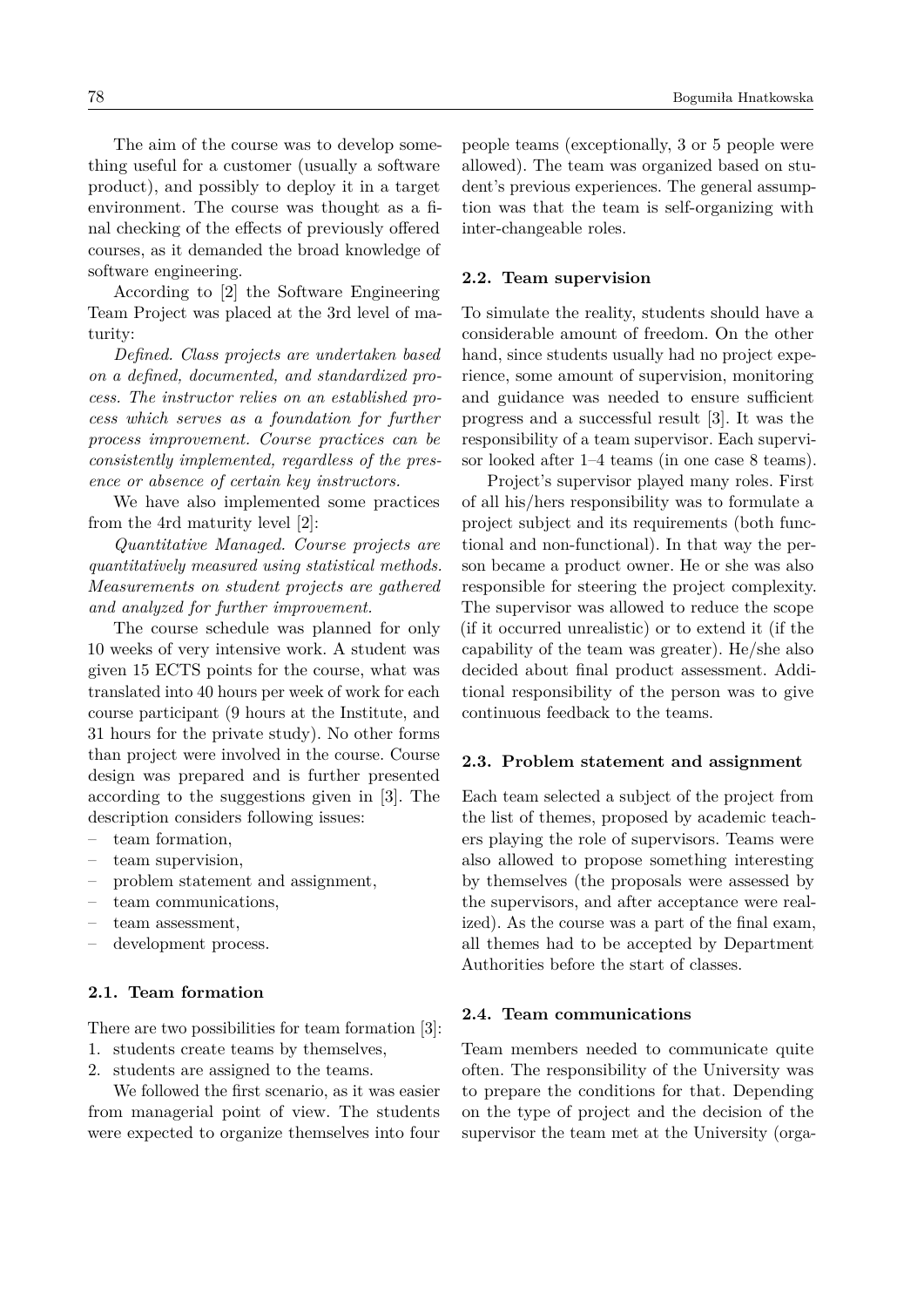nized lessons): once per week for 9 hours, twice a week for 4,5 hours or three times a week for 3 hours. In one classroom at most 4 teams were working in the same time. Each had access to computers, and a blackboard. In [\[3\]](#page-7-2) there was a suggestion, that each team should create and regularly maintain a web page, and have documents repository.

#### **2.5. Assessment**

The supervisor was responsible for determining student's final grade. There are two common approaches to students' assessment [\[3\]](#page-7-2):

- 1. to give each team member the same grade and,
- 2. to give each team member a grade based on his individual contribution.

We combined both of them. In general the whole team obtained the same grade. It was offered basing on product quality, documentation quality, and the product presentation. The main focus was put on the final product itself. Its presence was a necessary condition to pass the course. The second element taken into account was the student engagement. To motivate the students to better work, the supervisor was allowed to give a student so called yellow card to indicate that his/her engagement in the project was too low, and the quality of his/hers artifacts were bad. The first yellow card decreased the final grade by 1, while the second yellow card became a red card and meant that the student failed the course.

We pondered over including peer to peer assessment component to the student's assessment recommended by many authors [\[3,](#page-7-2) [4\]](#page-7-3), but finally we rejected this idea. We had bad experiences in using it in past projects. The students did not want to fairly judge each other. Similar results of formally conducted experiments were reported in [\[5\]](#page-7-4).

#### **2.6. Development process**

The course assumption was that a development process should involve all necessary stages of software development from requirements to implementation and testing. A stage of project deployment was welcomed. The selected development process should fit to different projects' characteristics.

## **3. Course preparation**

Preparation for the course was rather a long process which took about 6 months. The authorities of Institute of Informatics appointed 8 people team for that purpose. The staff members team involved experts from different domains: software engineering, data bases, computer networks, programming languages, and net administrators. The team consisted of people with experiences in providing team projects before, what resulted in some publications, e.g. [\[6\]](#page-7-5).

The main task of the team was to develop course's recommendations including methodologies (both development and managerial), best practices, and supporting tools. It was expected that the team will also prepare educational materials for both: the faculty staff members, and students attending the course.

The task was challenging of many reasons: (1) very short time of project realization (only 10 weeks), (2) diversity of projects' subject (the recommended tools, techniques and practices must have been adjusted to all of them).

The outcomes of the course preparation process included a report, published as an internal document by the Institute of Informatics, covering all the topics mentioned above as well as some publications presented on the National Conference in Software Engineering [\[7\]](#page-7-6), and on the International Conference ISAT [\[8\]](#page-7-7).

The main recommendations were as follows: – methodologies: Scrum methodology was selected as a basic one, as it fited to different kinds of projects which could be done in an iterative manner. The team considered several methodologies, both agile (Scrum, XP) and heavier ones e.g. UP, RUP. The UP methodology was recommended only for typical software development projects, for which the strong need for documentation existed. The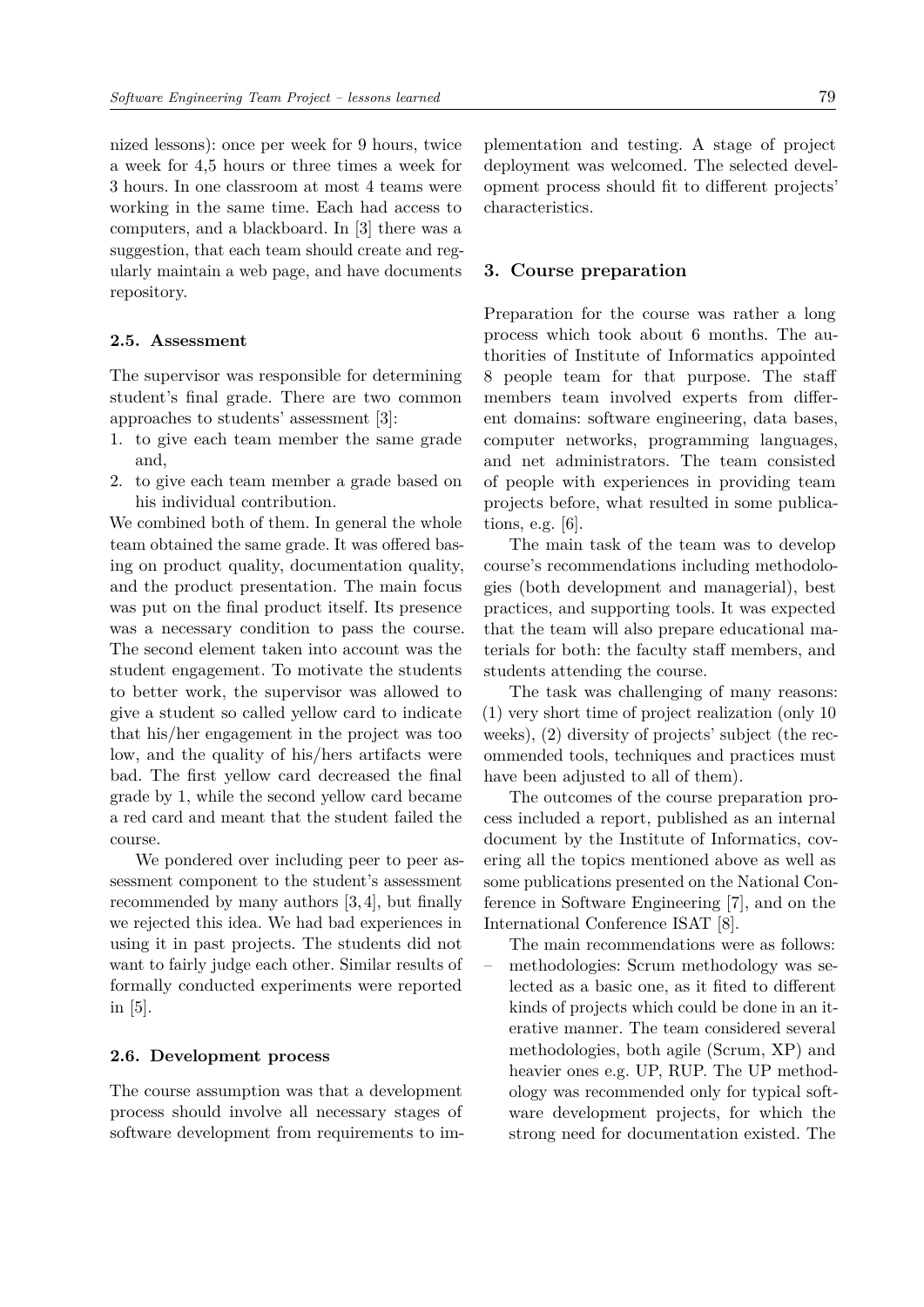assumption was that each project should use at least: Product backlog, and Sprint backlog [\[9\]](#page-7-8). The Sprint backlog should contain tasks together with time evaluation (for at least 90% of sprint capability, about 30 h a week for each team member). The other artifacts (e.g. specifications, documentations etc.) were under supervisor jurisdiction,

- best practices: The staff team analyzed the best practices for all above mentioned software development processes, trying to define a minimal set of the most useful ones (obligatory practices). The selected practices included: iterative development (sprints), and self-organizing team with daily meetings [\[9\]](#page-7-8). Since each development process includes requirement specification, the requirements were presented with the use of product backlog. Requirement analysis, if it is possible, should be based on use-cases specification. The coding standards should be used at implementation stage. The other recommended (but not obligatory) practices included: source code sharing, TDD development, and continuous integration,
- tools: Team Foundation Server (TFS) [\[10\]](#page-7-9) was selected as a primary supporting tool, mainly because the University obtained professional support from the Microsoft Polska Company; the tool allows to plan releases, sprints, and tasks according to Scrum methodology; it offers also other useful capabilities, as source code management system, or continuous integration support. It integrates well with Microsoft Visual Studio and good enough with Eclipse platform. Moreover, it offers a web site for each projects, and is a good mean for communication purposes (e.g. Wiki). The functionality is available by the Internet. Students were also allowed to use virtual machines to deploy their solutions.

Before running the course, the staff team presented the assumptions about it to all members of the Institute, e.g. organization details. Moreover, a training covering the usage of the Team Foundation Server in the context of Scrum methodology was conducted.

## **4. Course implementation**

The course was attended by 37 groups (146 students) supervised by 17 people. Each supervisor, as a product owner, set a number of releases, a number of sprints, and a length of sprints. Mostly, the projects had one release (66%), or two (32%). One project had three releases (2%). Sprints lasted 7 days  $(89\%)$  or 14 days  $(11\%).$ The capacity for 7 days iterations was calculated usually for 30h/iteration/person (10 teams) or 40h/iteration/person (27 teams) – it was under supervisor jurisdiction.

The subjects were very diverse, e.g. Conference management system, Team competition management system, System for collection and analyzing samples of handwriting, Virtual campus of Wroclaw University of Technology, Collision-free motion of a group of autonomous vehicles – an algorithm using the Webots environment. A few subjects came from industry, e.g. System for support decision making based on data collected in a data warehouse. The results of some projects are visible in the Internet: [\[11](#page-7-10)[–13\]](#page-8-1).

#### **5. Course assessment**

#### **5.1. Quantitative assessment**

To compare different teams, and to find out existing shortcomings a quantitative assessment of the course was done. The measure values were taken from the TFS (product backlog, and sprint backlog) which was the obligatory managerial tool for all teams, and their supervisors. However, one team of unknown reasons did not use the TFS, so it was excluded from further consideration. The research questions were formulated as follows:

- What was the number of product backlog items (PBI), and sprint backlog items (tasks)?
- How many hours did the teams spend on tasks realizing during the whole project?
- What was the coverage (in percent) of the declared capacity?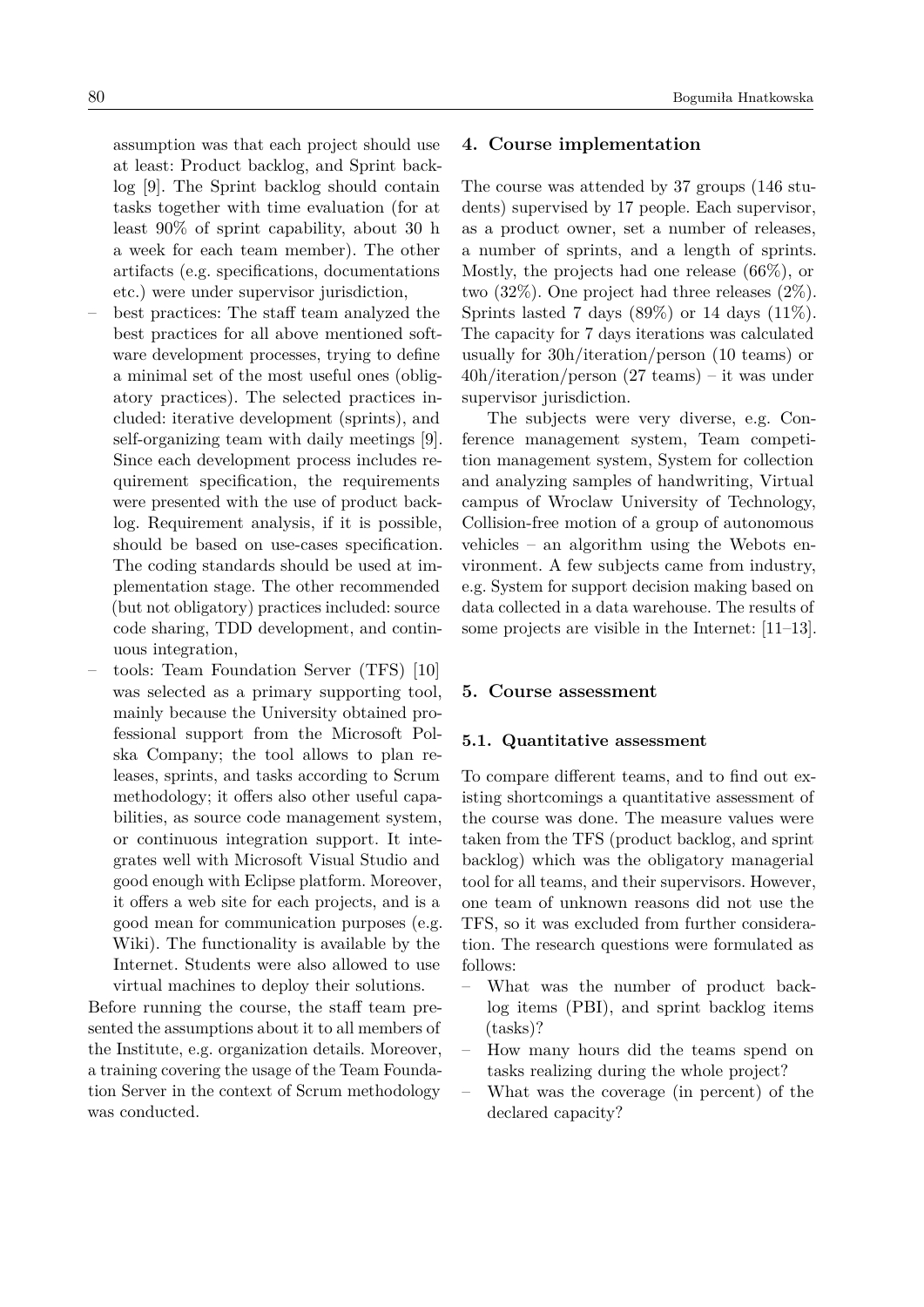| Statistic          | The number | The number | The number    | Capacity coverage |
|--------------------|------------|------------|---------------|-------------------|
|                    | of PBI     | of tasks   | of work hours | [%]               |
| Average            | 22,68      | 128,33     | 792,50        | 0.77              |
| Minimum            | 4.00       | 32,00      | 40,00         | 0.04              |
| Maximum            | 89,00      | 313,00     | 1698,00       | 1.77              |
| Standard deviation | 19,53      | 68.76      | 375,76        | 0.36              |

Table 1. The basic measures for projects obtained from TFS tool

I wanted to establish the parameters of a 'typical' project which could serve as a reference for other projects. The answers for the questions are presented in Table 1.

The number of PBI fluctuated from 4 to 89, with the average 22,68. Lower numbers of PBI usually meant that the granularity of them was bigger. In many cases where the PBI number was below 10, a development process was rather a waterfall than iterative one with PBI elements representing requirement specification, analysis, design etc., and the tasks associated with them were done in many sprints.

The number of tasks for a project ranged from 32 to 313 (the average was equal to 128,33). Lower number of tasks usually meant that they were very long (sometimes they were estimated for more than 30h) or that most of the tasks were not documented in the TFS (for a team with 32 tasks, the coverage of the declared capacity was 23%, and for another team with 37 tasks, the coverage was only 0,04%). A team with the highest number of tasks (313) defined – during the whole project – a lot of small  $(2-4$  hours) tasks. The coverage of the declared capacity fluctuated from 0,04% (for a team that defined only 37 tasks for 40 hours) to 170% (for a team with the tasks estimated for 1698 hours). Probably, in the former case, the team did not use the TFS tool, while in the later case, the duration of tasks were overestimated; half of them lasted more than 8 hours, many – 20 hours. The average of the capacity coverage was equal to 0,77%. The number of teams with the capacity in the range [80%;120%] was equal to 17, only 2 teams defined the tasks for more than 120%.

The additional research questions were about other good practices the teams could use, mainly, how many teams used the source control version tool, integrated with the TFS? (20 teams, 54%), how many teams registered bugs in the TFS? (8 teams, 21%, while only 5 had more than 3 bugs), how many teams used automatic tests? (5 teams) It should be mentioned that the data were collected only from the TFS tool. From the qualitative assessment of the course I know that some teams used another system of version control, e.g. Git.

Because in [\[3\]](#page-7-2) there is a suggestion to make available some projects as good examples, I tried to classify projects (product bakclog, sprints, strpint backlog) stored into the TFS into three groups of quality:  $(1)$  target  $(2)$  minimal  $(3)$ non-accepted.

To do that a checklists with disqualifying questions were defined. Below the checklist to disqualify a project to have a target quality is presented:

- 1. PBI not associated with iterations,
- 2. Tasks not associated with PBI items, or some sprints without the tasks at all,
- 3. Tasks without time evaluated,
- 4. Very long tasks lasted more than 30h,
- 5. Mistakes in PBI and/or tasks descriptions, e.g. many repetitions of the same PBI definition,
- 6. PBI realized in waterfall manner (tasks associated with PBI were realized during many sprints),
- 7. Capacity coverage outside the range [70%; 130%],
- 8. States of sprints and tasks not changed properly.

The elements disqualifying a project to have a minimal quality are as follows:

- 1. 1–5 as for target quality,
- 2. Capacity coverage outside the range [50%; 150%].

According to the rules defined above we had 6 projects with target quality,  $17 - \text{with mini-}$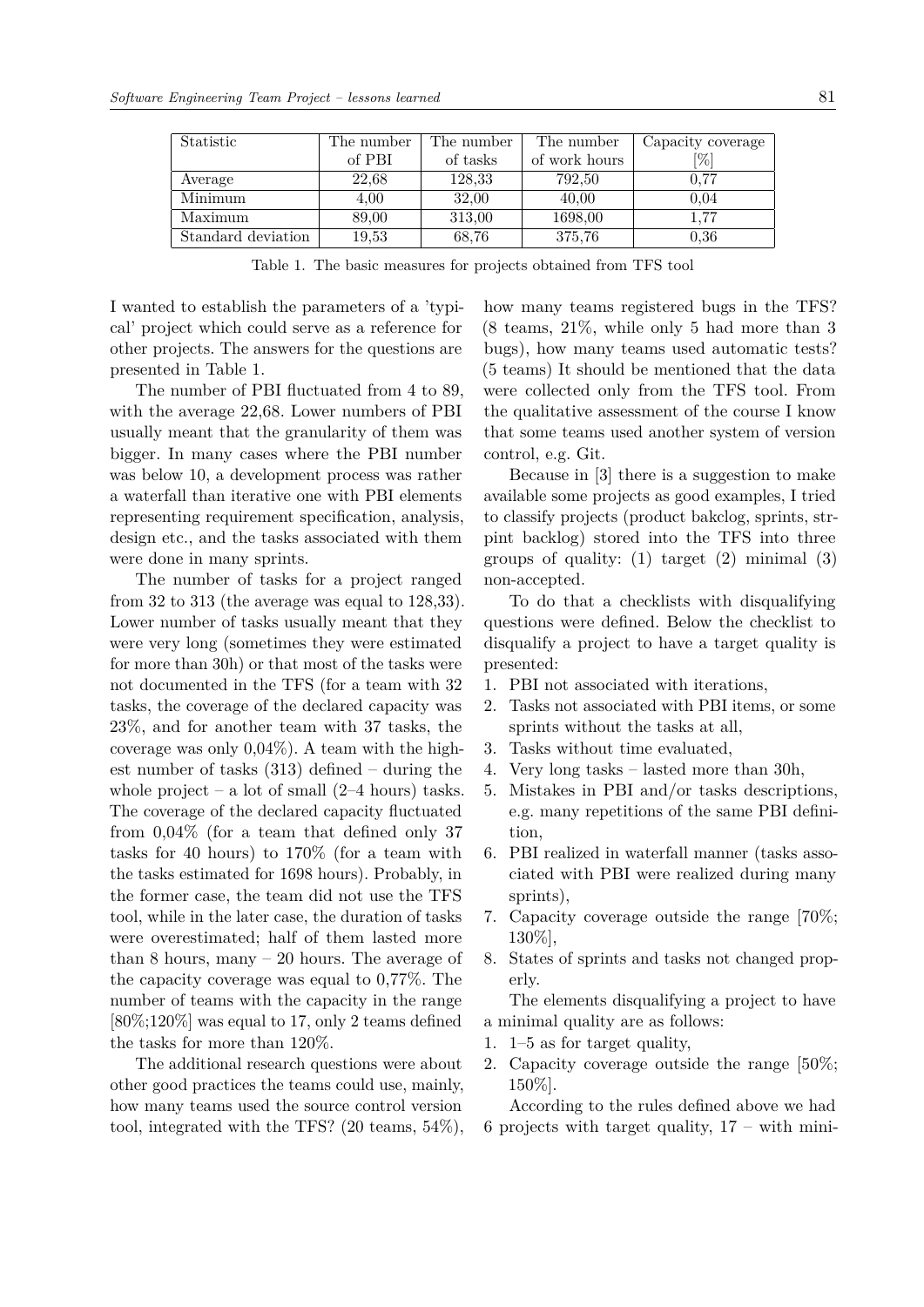| Statistic          | Course     | Quality of supporting | Course       |
|--------------------|------------|-----------------------|--------------|
|                    | usefulness | materials             | organization |
| Average            | 4,66       | 3.37                  | 4,32         |
| Minimum            | 2,00       | 1,00                  | 1,00         |
| Maximum            | 5,00       | 5.00                  | 5,00         |
| Standard deviation | $\rm 0.65$ | 0.96                  | 0.82         |

Table 2. The assessment of course components steaming from closed questions

mal quality, and 14 – with non-accepted quality. The number of bad projects seems to be too big, but I hope that in the next edition this number will decrease as there are some good examples.

The conclusion from the facts presented above is that the supervisors need to better monitor the usage of the TFS tool. The limits (min, and max) for the number of hours for a person/week must be defined and obeyed – the recommended value is 30. The maximal duration for task estimation (8 hours) must be strongly obeyed.

#### **5.2. Qualitative assessment**

To perform qualitative assessment of team project a questionnaire for the students were prepared. The questionnaire questions were as follows:

- 1. (Closed question): Assess the following elements in the scale from 1 (the worst mark) to 5 (the best mark):
	- Course usefulness: . . .
	- Quality of supporting materials: . . .
	- Course organization: . . .
- 2. (Open question) Which elements of the course were the most valuable?
- 3. (Open question) Which elements of the course need to be improved/changed in the next issues?

The questionnaires were filled after the final exams, so telling the truth, we asked bachelors about their opinion. The questionnaires were available in two forms: paper and digital one (published in the Internet). We gained the answers from 93 students from 146 who managed to finish the course (what gives 64% response rate). The answers for the closed questions are presented in Table 2.

The grades for all components were rather high – the highest for course usefulness, the smallest for course supporting materials. It is something that should be improved in the next edition.

The questionnaire consisted mainly of open questions. It was a challenge to analyze them. I had defined some synonyms that were present in different answers, and next counted the numbers of people, who used these synonyms in their answers. The results are presented below. The threshold, below which the answers are not presented, was set to 10.

Figure 1 presents how many people pointed out a specific element to be the most valuable.

As it is easily to observe, the team work (39 answers) and agile methodology (38) were perceived as the best choices. An opportunity to acquaintance the new technologies (17) and to put different pieces together (to build the whole project from the beginning to the end – deployment, 17 answers) was inspiring experience. The students appreciated also regular meetings as the means that motivated them to hard work (14) – they needed to answer 3 questions at the beginning of each meeting (what was done, what problems were encountered and what is going to be done to the next meeting). The team members also thanked for interesting themes that allowed them to deeply involve to the project (11).

Of course not all elements were the full success. Figure 2 presents the elements that need to be improved.

First of all the students complained about the short time of the project (24 answers). The Project Management Course was run in parallel with the team project. The students reasonably suggested to move Project Management Course one semester back. They also found TFS environment quite difficult and suggested to do a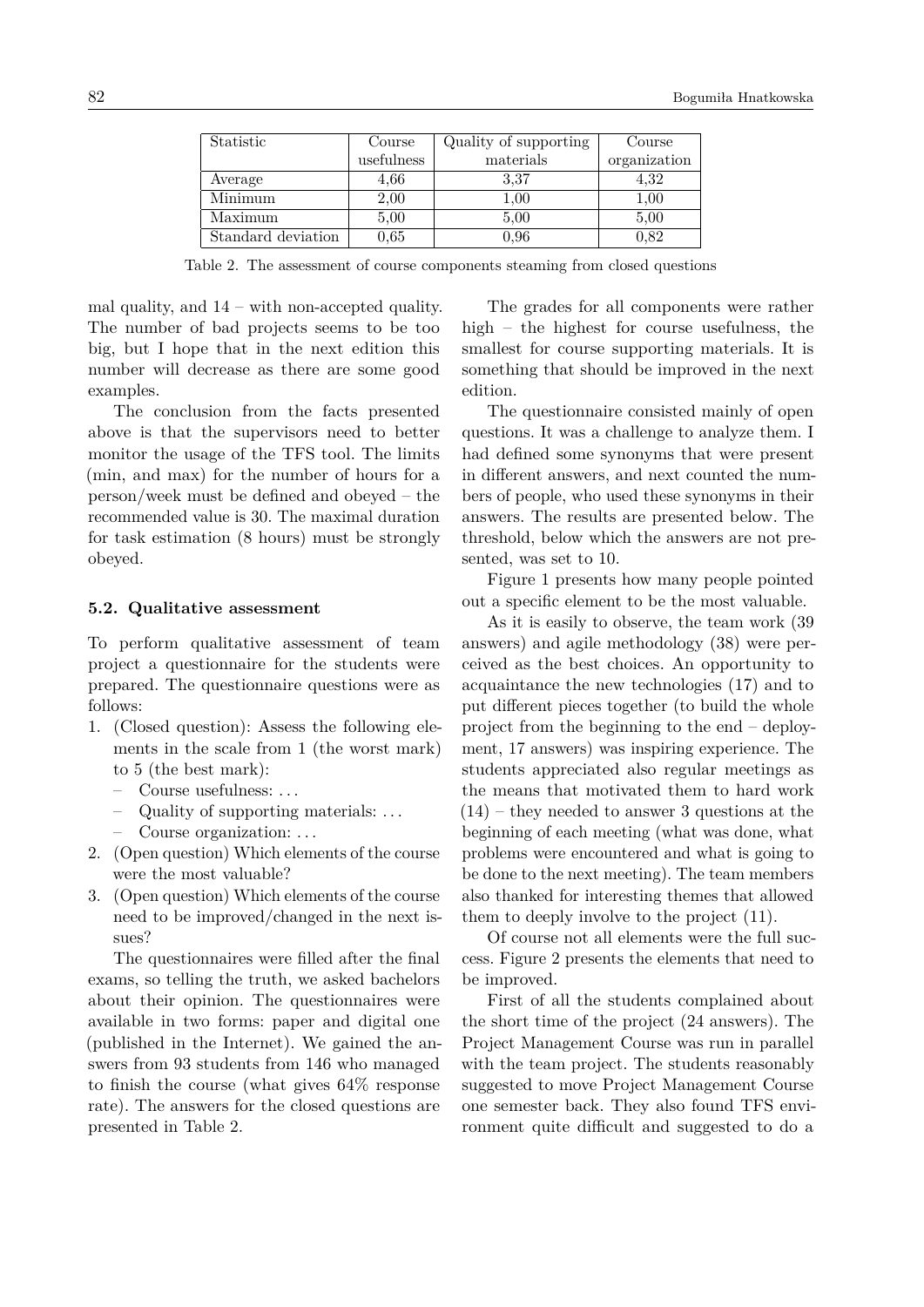

Figure 1. Number of answers for the questionnaire question nr 2



Figure 2. Number of answers for the questionnaire question nr 3

training before vacations (20). The access to the TFS was not such efficient the students expected (19). The students wanted also to meet more often (this opinion was given by the team members who had organized meeting only 1 per week). The students suffered a little from not clear enough assessment system (10).

The same questions were asked to the academic teachers playing the role of projects' supervisors. But the results were very similar to those obtained from the students.

Below a list of possible improvements is presented.

Course preparation:

- Project Management course should be moved to the 6th semester,
- Training of the tools used within a course should be provided in the 6th semester of during vacations,
- Supporting materials should be improved. Supporting tools:
- Performance parameters (throughput, response time) of the TFS should be better,
- Opportunity of usage of another popular supporting tool should be considered. Course organization: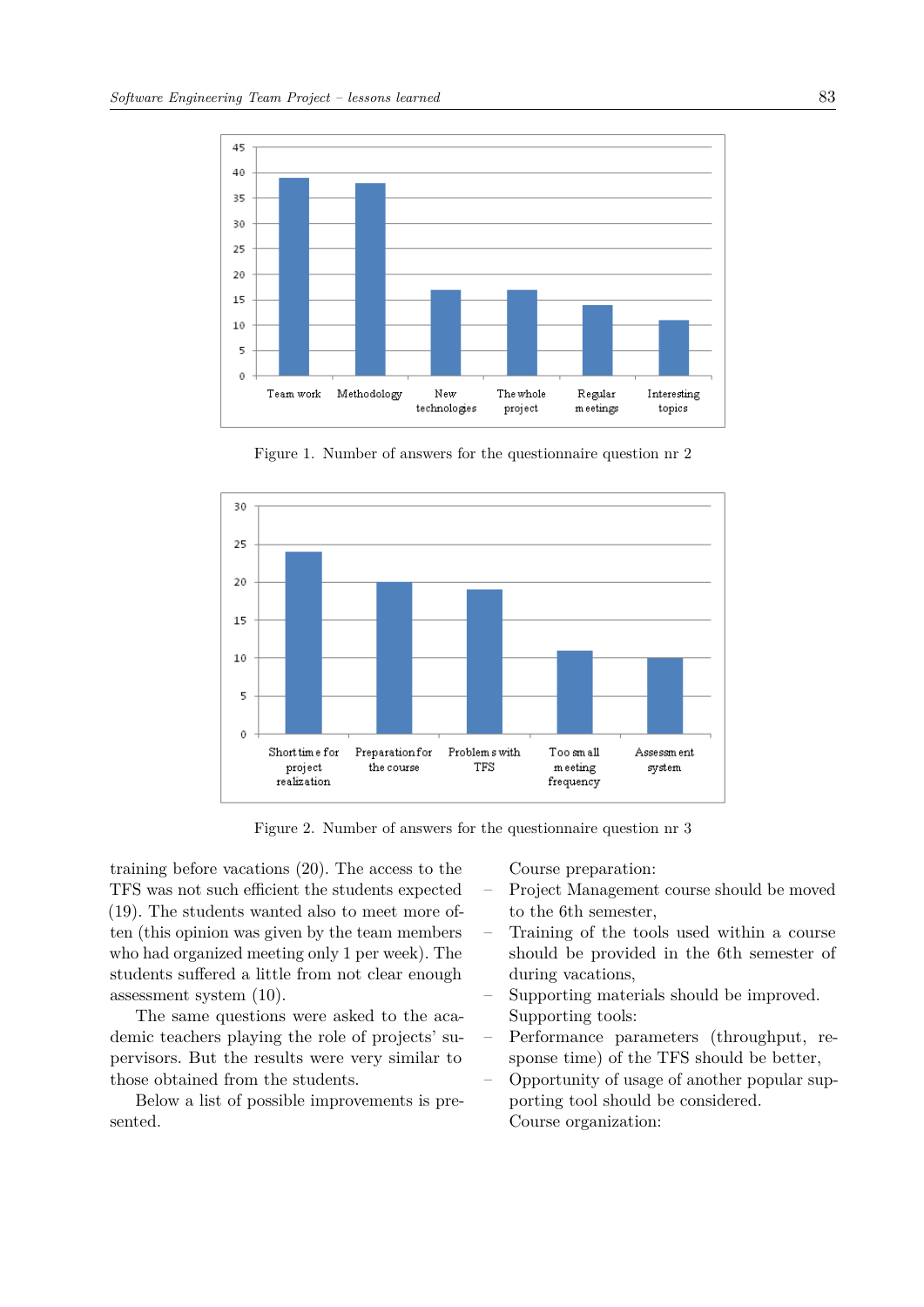- Give the students a longer time for their own topics formulation,
- Attract more topics from the industry,
- Make an assessment system more transparent.

### **6. Conclusions**

The Software Engineering Team Project starting from 2010/11 academic year is a compulsory subject to all students of Informatics at Wroclaw University of Technology. Many universities offer a team engineering course as a part of the studies, e.g. [\[3,](#page-7-2) [14–](#page-8-2)[17\]](#page-8-3), but there are some important differences between them and our proposal:

- Course outcome: system prototype versus a working release of a system, often with its installation version and a user manual,
- Focus: educational aims versus put things together (part of the final exam),
- Methodology: due to documentation reasons rather heavier methodologies versus as light methodology as possible,
- Accompanying courses: lecture or seminars versus none.

We found the first course edition as a success. however some elements could be improved. The weakest part of the course was the assessment. More strict rules for it should be defined, especially taking into account the number of working hours. We are going to introduce an obligatory presentation of the project before the members of faculty staff (the last time it was under a supervisor jurisdiction). We are also going to reward the best project with the highest grade (5.5). At that moment we are preparing to the second edition of the course for more than 160 students, e.g. a new version of training materials is under development. The number of topics coming from industry is a little bit higher than the last year. We hope that we manage to eliminate shortcomings and not to lose good points.

## **References**

<span id="page-7-0"></span>[1] Rozporządzenie ministra nauki i szkolnictwa wyższego z dnia 12 lipca 2007. (2007). [Online]. [http://www.bip.nauka.gov.pl/\\_gAllery/21/97/](http://www.bip.nauka.gov.pl/_gAllery/21/97/2197/20070712_rozporzadzenie_standardy_ksztalcenia.pdf) [2197/20070712\\_rozporzadzenie\\_standardy\\_](http://www.bip.nauka.gov.pl/_gAllery/21/97/2197/20070712_rozporzadzenie_standardy_ksztalcenia.pdf) [ksztalcenia.pdf](http://www.bip.nauka.gov.pl/_gAllery/21/97/2197/20070712_rozporzadzenie_standardy_ksztalcenia.pdf)

- <span id="page-7-1"></span>[2] J. Collofello and C. H. Ng, "Assessing the process maturity utilized in software engineering team project," *Journal of Engineering Education*, Vol. 90, No. 1, 2001, pp. 75–78.
- <span id="page-7-2"></span>[3] M. Bielikova and P. Navrat, "Experiences with designing a team project module for teaching teamwork to students," *Journal of Computing and Information Technology*, Vol. 13, No. 1, 2005.
- <span id="page-7-3"></span>[4] N. Clark, P. Davies, and R. Skeers, "Self and peer assessment in software engineering projects," in *Proc. of 7th Australasian Computing Education Conference (ACE 2005)*, D. T. A. Young, Ed. CRPIT, 2005, pp. 91–100.
- <span id="page-7-4"></span>[5] N. Herbert, "Quantitative peer assessment: Can students be objective?" in *Proc. of 9th Australasian Computing Education Conference (ACE 2009)*, S. Mann and S. Mann, Eds. CR-PIT, 2009, pp. 63–71.
- <span id="page-7-5"></span>[6] I. Dubielewicz and B. Hnatkowska, "Improving software development process implemented in team project course," in *Proc. of the 8th International Conference on Computational Science,* Part II. Berlin: Springer-Verlag, 2008, pp. 687 – 696.
- <span id="page-7-6"></span>[7] ——, "Praktyki w inzynierii oprogramowania – perspektywa pracy zespolowej," in *Inzynieria oprogramowania w procesach integracji systemow informatycznych*, C. O. Janusz Gorski, Ed. Gdansk: Pomorskie Wydawnictwo Naukowo-Techniczne PWNT, 2010, pp. 121–228.
- <span id="page-7-7"></span>[8] ——, "Best practices in students team projects," in *Information systems architecture and technology: IT models in management process*, Z. Wilimowska, Ed. Wroclaw: Oficyna Wydawnicza Politechniki Wrocławskiej, 2010, pp. 487–497.
- <span id="page-7-8"></span>[9] R. Levin. Understanding scrum – best practices guide. (2010). [Online]. [http://www.brighthub.com/office/project](http://www.brighthub.com/office/project- management/articles/68791.aspx)[management/articles/68791.aspx](http://www.brighthub.com/office/project- management/articles/68791.aspx)
- <span id="page-7-9"></span>[10] J. Meier, J. Taylor, P. Bansode, A. Mackman, and K. Jones. Team development with visual studio team foundation server. (2007, Sep). [Online]. [http://msdn.microsoft.com/en](http://msdn.microsoft.com/en-us/library/bb668991.aspx)[us/library/bb668991.aspx](http://msdn.microsoft.com/en-us/library/bb668991.aspx)
- <span id="page-7-10"></span>[11] Collision-free motion of a group of autonomous vehicles – an algorithm using the webots environment. (2011). [Online]. [http:](http://www.youtube.com/watch?v=tzm2uU8_nQA) [//www.youtube.com/watch?v=tzm2uU8\\_nQA](http://www.youtube.com/watch?v=tzm2uU8_nQA)
- [12] Laboratory of the distributed computer networks portal. (2011). [Online]. [http:](http://156.17.130.12/Main.aspx)